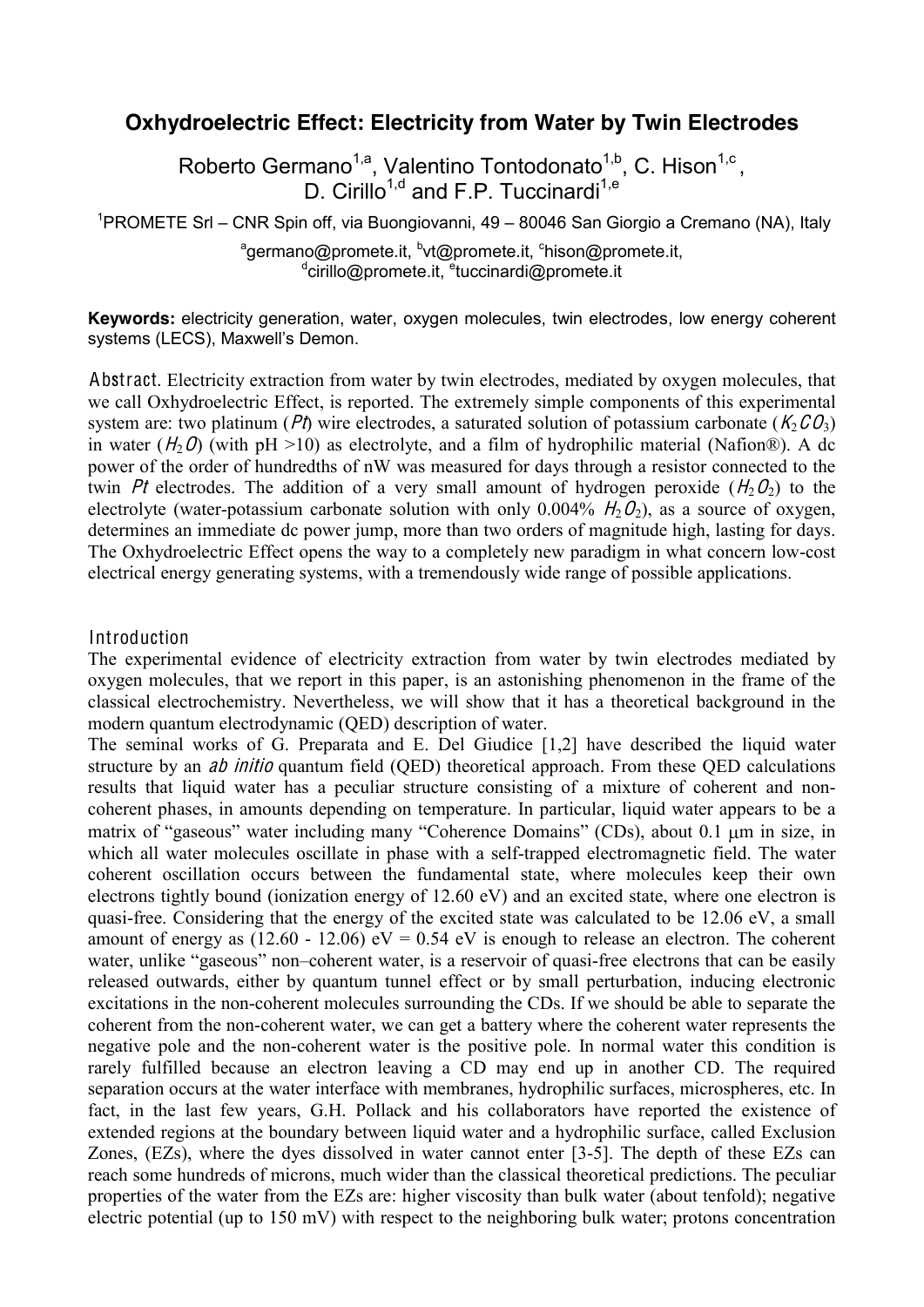at the boundary between EZs-water and bulk water; peak of light absorption at 270 nm; fluorescent when excited by 270 nm wavelength light; IR irradiation increases the depth of the EZs layer; cannot host solutes.

The existence of EZ water represents an experimental confirmation of the coherent water prediction based on QED principles, considering that the attractive interactions between the water molecules and the hydrophilic material assure the stabilization of the interfacial water CDs, protecting them from external thermal collisions. Consequently, the interfacial water becomes extensively ordered, being almost completely coherent, so that the interface between the fully coherent water and the bulk water becomes a red-ox pile.

Another very interesting experimental evidence of the water CDs has been reported by V. Voeikov et al. [6] who showed that hermetically closed water bicarbonate solutions with 0.0005%  $H_2O_2$  emit photons for many months, even in complete darkness. It is therefore evident that water-bicarbonate systems can reside in a stable non-equilibrium state, acting as a permanent source of "free energy". The reducer that can supply red-ox reactions is the Coherence Domain itself. The release of electrons can occur through the quantum tunnel effect; the almost free electrons should cross an energy barrier of  $(0.54 - X)$  eV, where X is  $\sim 0.1$  eV, owing to the electric potential difference at the CD boundary with the bulk water. The  $\sim 0.44$  eV energy coincides with the electro-negativity of the  $\mathcal{O}_2$  molecule that is the privileged receptor of the electrons tunneling out of CDs [7].

The above mentioned theoretical and experimental data evidence that the water CDs collect low grade (high entropy) energy from the environment transforming it into high grade (low entropy) energy able to perform external work. The aim of our research is to use this kind of mechanism to put the basis of a completely new class of electric energy generating systems, without the need of any nano- nor micro-technology: there is plenty of room around here. We report electric energy extraction from water by twin electrodes mediated by oxygen molecules, replicating the Pollack experiments in a different experimental configuration of the cell, and without IR irradiation. But the principal aim of this work is to experimentally verify the theoretical prediction concerning the fundamental role of the  $\mathcal{O}_2$  molecules in electrons extraction from the water CDs.

# Experimental set-up

The scheme of the experimental arrangement used to extract electricity from water by twin electrodes is shown in Fig. 1.





Fig. 1 Experimental set-up of the cell with twin P<sup>t</sup> electrodes: (a) photo, (b) transversal section scheme. The simplicity of the experimental set-up is evident.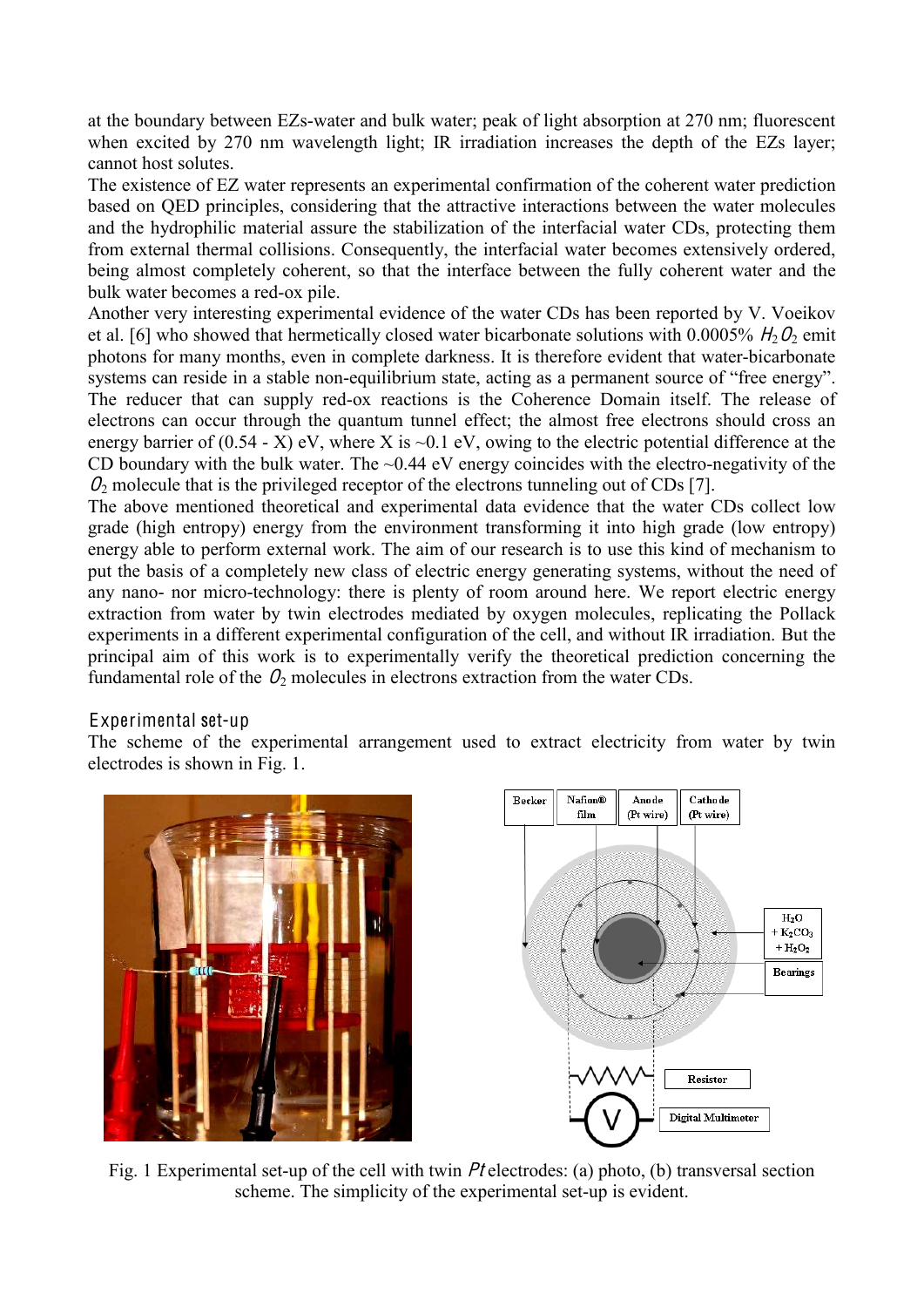The system consists of a transparent plastic beaker (11 cm diameter, 13 cm high, and about 450 ml capacity), inside which a cylindrical symmetry anode-cathode structure was positioned. The inner electrode was the anode, made of a platinum wire  $(Pt, Laborplatina 99.95 %$  purity, 0.1 diameter) tightly coiled (6 rounds, 5 mm spaced) around a strongly hydrophilic material, Nafion® film (0.2 mm thick), glued on the external surface of a plastic bobbin (3.5 cm high, 1.5 cm core diameter, 5 cm bases diameter) used as anode-cathode holder (Fig. 1). The outer electrode, the cathode, made of an identical P<sup>t</sup> wire, was coiled and fixed around a bearing structure consisting of thin wooden sticks glued on the bobbin flanges (Fig. 1). The anode-cathode radial distance was about 2 cm. The electrolyte was a saturated solution of potassium carbonate ( $K_2CO_3$ ) analytical-grade (Farmalabor) in water  $(H_2O)$ , providing a strongly alkaline background (pH >10). A 47 kQ resistor was connected to the twin Pt electrodes, and a Digital Multimeter 6  $\frac{1}{2}$  digit Agilent 34401A was used to measure the voltage across the resistor. A versatile  $LabVIEW<sup>TM</sup>$  software was specifically developed for data acquisition and on-line monitoring of the phenomenon for many weeks. This is all, without need of any nano- and not even micro- technology: there is plenty of room around here.

#### Experimental results

The on-line monitoring of the electric current generated by water and flowing through the resistor shows a current dependence on the temperature conditions (infrared radiations, room heat) of the laboratory, and also a general decay of the phenomenon in time, in agreement with Pollack results. The cell generates a dc power of the order of hundredths of nW, lasting for several days. Several experimental tests showed that adding a very small amount of  $H_2O_2$  to the electrolyte (0.004%  $H_2O_2$ ) in the electrolyte) during stationary condition of constant voltage vs. time, determines an increment of the electrical power of more than two orders of magnitude. We call this Oxhydroelectric Effect. A typical behavior of the voltage vs. time before, during and after the oxygen addition is shown in Fig. 2, where an increase from 0.038 nW to 14.60 nW is measured in the short time of 8 seconds from the  $H_2O_2$  addition, and incrementing in a few minutes up to 16.14 nW. This power magnitude was lasting for several days (about 1 week) before decaying to the initial values (lack of oxygen), with some daily variations depending on temperature conditions of the laboratory (room heat).



Fig. 2 DC voltage across the 47 k $\Omega$  resistor vs. time, before, during and after  $H_2O_2$  addition to the electrolyte. The electric power ratio  $W_2/W_1$  shows a jump more than two orders of magnitude.